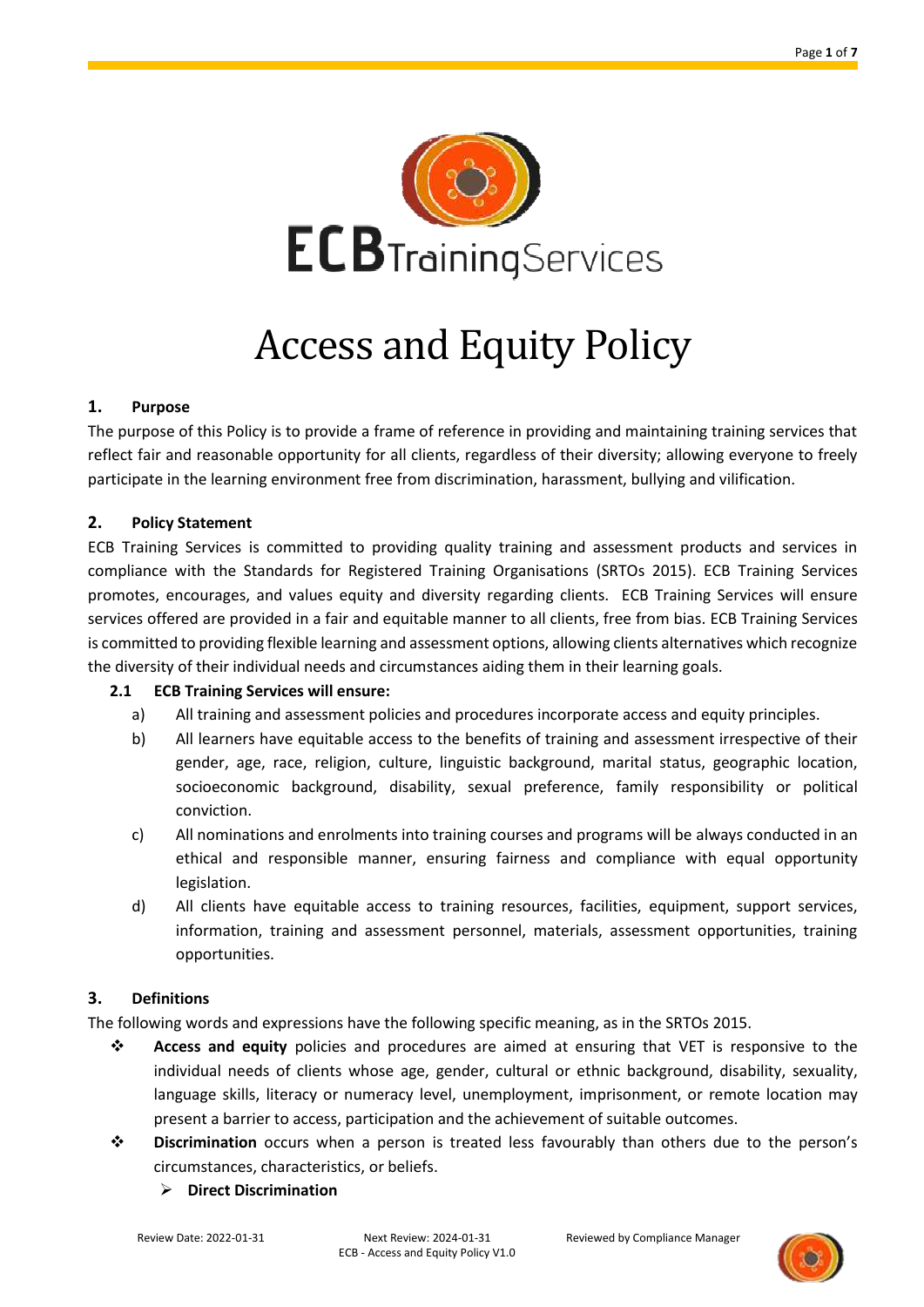Direct discrimination takes place when a person, organisation or group of persons is treated less fairly than others based on stereotyped beliefs or views.

# ➢ **Indirect Discrimination**

Indirect discrimination includes rules, practices, or polices which appear to be non-discriminatory and equally applicable, but operate in such a way that certain groups of people are excluded without just cause.

## ❖ **Harassment**

Harassment is any behaviour which is unwelcome, offends, humiliates, or intimidates a person and causes the work environment to become unpleasant. If a person is being harassed, then their ability to do their work is affected as they often become stressed and suffer health problems. Harassment may result from behaviour which is not intended to offend or harm, such as jokes or unwanted attention however, this does not mean that it is lawful.

This can include, but is not limited to:

# ➢ **Workplace Harassment**

# ➢ **Sexual Harassment**

The most common form of harassment is sexual harassment. Examples of sexual harassment include, but are not limited to:

- Unwanted touching.
- **■** Sexual innuendo propositions.
- Nude pin-ups and posters.
- Obscene telephone calls.
- Wolf whistles.

Sexual harassment can occur among peers or co-workers, and in subordinate-supervisor, supervisorsubordinate or staff-student, student-staff, student-student situations.

#### ➢ **Verbal Harassment**

Examples of verbal harassment include, but are not limited to:

- Sexual comments, advances, or propositions.
- Lewd jokes or innuendos.
- Racist comments or jokes.
- Spreading rumours.
- Comments or jokes about a person's disability, pregnancy, sexuality, age, or religion.
- Repeated questions about one's personal life.
- Belittling someone's work or contribution in a meeting.
- Threats, insults, or abuse.
- Offensive obscene language.
- Obscene telephone calls, unsolicited letters, faxes, and emails.

#### ➢ **Non-Verbal Harassment**

Examples of non -verbal harassment include, but are not limited to:

- Leering (e.g., staring at a woman's breasts).
- Putting offensive material on notice boards, computer screen savers and emails.
- Wolf whistling.
- Nude or pornographic posters.
- Displaying sexist or racist cartoons or literature.
- Demoting, failing to promote, or transferring someone because they refuse requests for sexual favours.
- Following someone home from work.

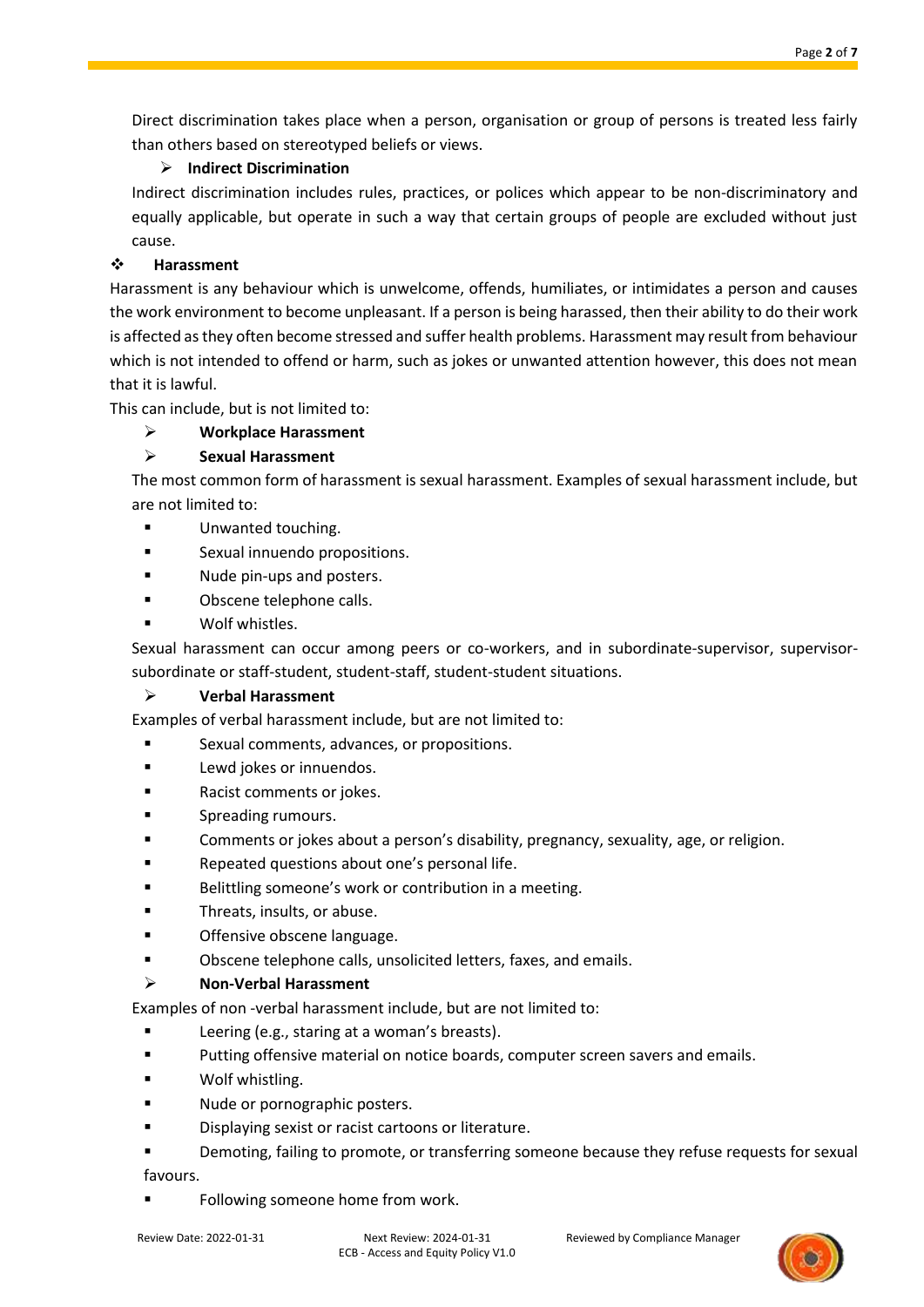- Standing very close to someone or unnecessarily leaning over them.
- Mimicking someone with a disability.
- Practical jokes that are unwelcome.
- Ignoring someone or being cold and distant to them.
- Crude hand or body gestures.
- ➢ **Physical Harassment**

Examples of physical harassment include, but are not limited to:

Unwelcome physical contact such as kissing, hugging, pinching, patting, touching, or brushing up against a person

- Indecent or sexual assault or attempted assault
- Hitting, pushing, shoving, spitting, or throwing objects at a person
- Unfastening a person's attire

# **4. Policy Principles**

ECB Training Services will not accept any form of discrimination and we will apply the following principles in support of access and equity:

# **4.1 Access and Equity Principles**

- a) ECB Training Services abides by access and equity principles.
- b) ECB Training Services will respect a client's right to privacy, confidentiality and be sensitive to client needs.
- c) ECB Training Services provides equal opportunity for all learners and is responsive to the individual needs of clients whose gender, pregnancy, race, marital status, sexuality, age, family or carer responsibilities, disability, transgender, political conviction, cultural or ethnic background, linguistic background, religious belief, geographic location, socioeconomic background, employment status, imprisonment may present a barrier to access, participation and achievement of suitable outcomes.
- d) At enrolment, clients will be asked to identify personal needs or circumstances that may exist and for which they may require additional support (See Enrolment Policy).
- e) ECB Training Services will ensure that all staff, employees, and contractors have access to the information and support needed to prevent discrimination, sexual harassment, bullying and violence, victimisation, and vilification, or to deal with it appropriately if it occurs.
- f) ECB Training Services seeks to create a learning environment where all students are respected and can develop their full potential.
- g) All clients are given fair and reasonable opportunity to attend and complete training.
- h) All staff are given fair and reasonable opportunity to participate in relevant decision-making processes and the allocation of resources and services as required to fulfil their duties and responsibilities.
- i) Deficiencies will be investigated to determine whether a breach or policy deficiency exists. Should a discrepancy be proven, the impact of that breach or deficiency will be identified along with how the policy should be amended to eliminate the breach or deficiency in the future.
- j) All perceived deficiencies in the Access and Equity Policy are to be documented, assessed, and reviewed by the Director of ECB Training Services.
- k) ECB Training Services will demonstrate its commitment by:
- i. Selecting students according to a fair and non-discriminatory process.
- ii. Making its training relevant for a diverse student population.
- iii. Providing suitable access to facilities and resources.
- iv. Providing appropriate support services.
- v. Providing appropriate complaints procedures.

Review Date: 2022-01-31 Next Review: 2024-01-31 Reviewed by Compliance Manager

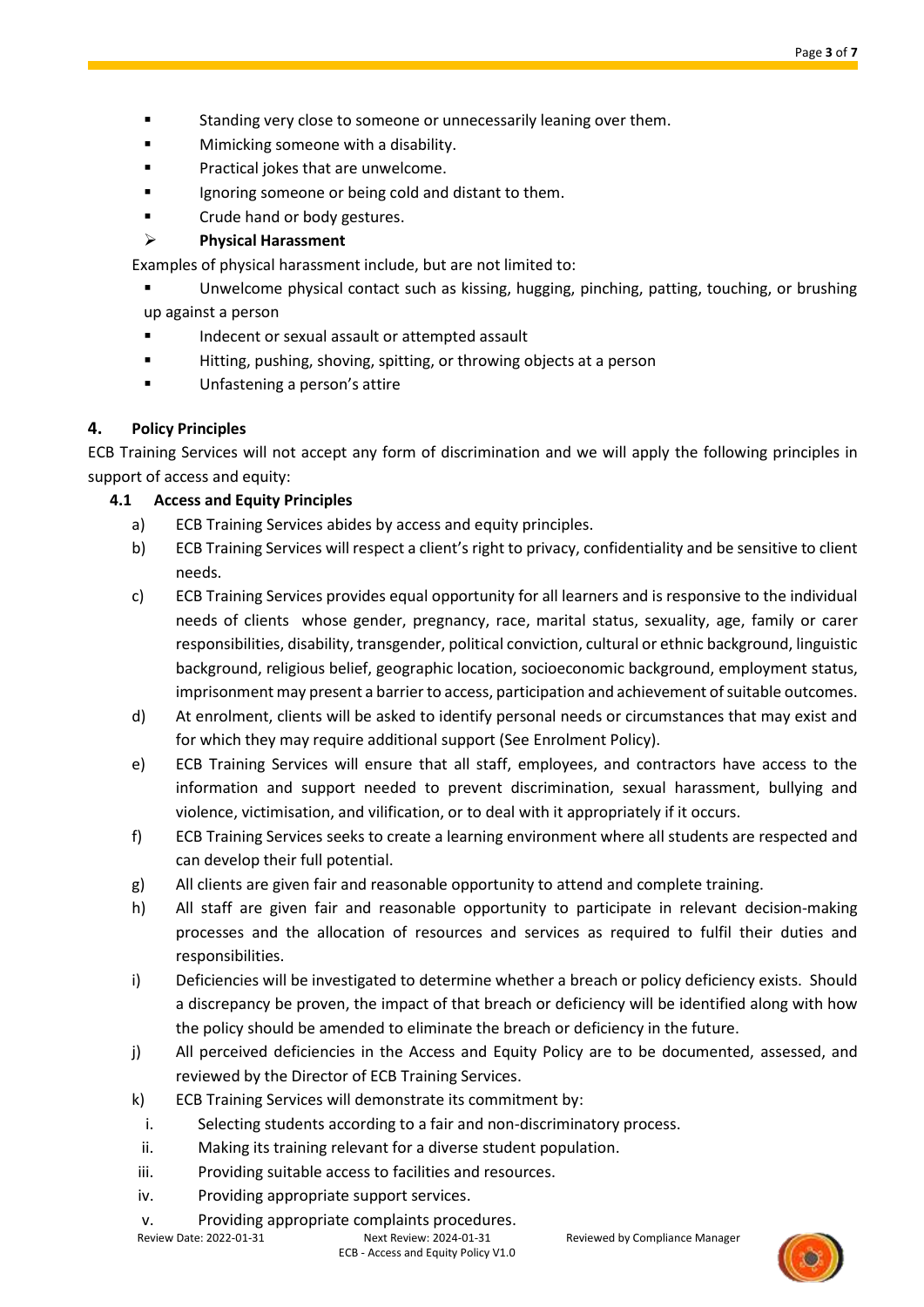- vi. Consulting with relevant industry groups.
- vii. Raising staff, contractor, and student awareness of equity issues.

## **4.2 Equal Opportunity**

ECB Training Services is an equal opportunity company and does not discriminate against or favour target groups in either recruiting or training, unless prescribed by funding contracts.

Target Groups are defined as:

- ➢ Aboriginal and Torres Strait Islanders.
- $\triangleright$  People with a disability.
- $\triangleright$  People from non-English speaking backgrounds.
- $\triangleright$  People in transition and other special groups (i.e., people re-entering the workforce, long term unemployed, sole parents, people with literacy problems, and those who have been institutionalised).
- ➢ Women.
- $\triangleright$  People from regionally isolated communities.

# **4.3 Special Needs or Considerations**

- a) Clients intending to enrol for training with ECB Training Services are requested prior to enrolment to advise ECB Training Services if they have any disability, physical or other impairment which may adversely affect their ability to successfully undertake training and assessment.
- b) Clients are encouraged to discuss with ECB Training Services any 'special needs' and/or 'reasonable adjustments' to the study environment which they consider are necessary or would assist them in the performance of their studies.
- c) ECB Training Services, in collaboration with the Client, will assess the potential for the Client to successfully complete the training which may include flexible delivery options to optimise the ease and benefit of the Clients' learning. However, no compromise to the integrity of the assessment against competency will be allowed.
- d) Clients with a disability are required to have the ability to fulfil the core requirements of the units of competency to attain the relevant award. However, it is recognised that flexibility in arrangements may need to be implemented.

#### **4.4 Language, Literacy and Numeracy**

- a) Each Training Package sets a minimum requirement in language, literacy, and numeracy skills of learners, with which ECB Training Services must abide.
- b) ECB Training Services makes appropriate concessions for language, literacy, and numeracy issues of clients where these concessions do not compromise the requirements of the relevant Training Package and the integrity, equity, and fairness of assessment.
- c) Where a client is deemed, either prior to enrolment or throughout the training program, to possess a lower level of language, literacy or numeracy than is the minimum requirement for the requirements of the Training Package, ECB Training Services will provide appropriate advice and support to the Client regarding further learning options.
- d) At times, further language or literacy development or remedial assistance may be required to be completed prior to the continuation or completion of the Client's course of study.

#### **4.5 Harassment**

- a) Harassment will not be tolerated at ECB Training Services. If harassment occurs, the person responsible will be subject to disciplinary procedures. Disciplinary action will be taken against any staff or client involved in such behaviour. This may include termination of employment and removal of the client from the training course.
- b) Serious cases of harassment may constitute a criminal offence.

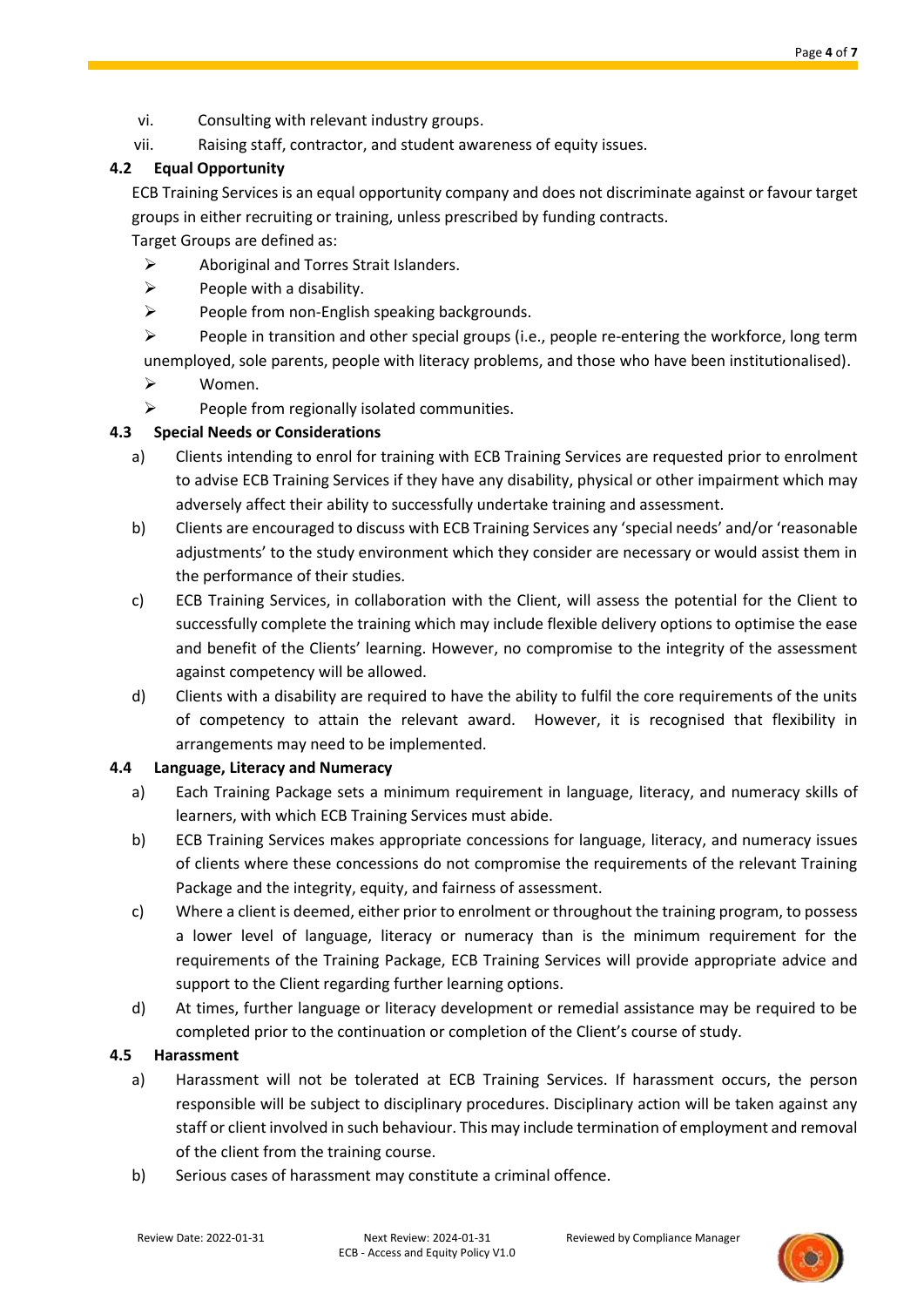c) ECB Training Services will not tolerate behaviour which could be considered harassment and expects all staff, contractors, and clients to treat each other with dignity and respect.

## **4.6 Bullying and Violence**

- a) ECB Training Services will not tolerate bullying or violent behaviour and expects all staff, contractors, and clients to treat each other with dignity and respect.
- b) ECB Training Services recognises bullying and violence demeans and infringes the rights of individuals and groups, damaging the work and learning environment.

# **4.7 Vilification**

a) ECB Training Services will not tolerate behaviour which vilifies another person and expects all staff, contractors, and clients to treat each other with dignity and respect.

# **4.8 Complaints**

- a) ECB Training Services encourages informal resolutions of discrimination, sexual harassment, bullying and violence, victimization, and vilification grievances in the first instance, as close to the source as possible, with the option of conciliation or investigation of the complaint if necessary.
- b) Complaints will be investigated in a confidential manner and action will be taken to ensure that the discrimination and/or harassment stops. Appropriate warnings or disciplinary action will be taken where harassment is found to have occurred.
- c) Those responsible for advising, conciliating, or investigating a complaint must act fairly and impartially, they must act without bias and avoid any conflict of interest the respondent must be given a fair opportunity to know the case against him or her and to be given the opportunity to make a considered response.
- d) All staff, clients and contractors involved with the ECB Training Services complaint procedures will be treated with respect and courtesy. Enquiries and complaints will be dealt with in a sensitive, equitable, fair, and confidential manner. All attempts will be made to deal with matters expeditiously while ensuring all parties are provided with sufficient time to prepare and or respond.
- e) ECB Training Services acknowledges that it is of paramount importance and in the best interests of all parties that confidentiality is maintained during these procedures.
- f) ECB Training Services encourages the reporting of behaviour that breaches equal opportunity policy but will not tolerate vexatious or frivolous complaints.

#### **4.9 Victimisation**

- a) For complaints to be brought forward, complainants must feel secure in the knowledge that the ECB Training Services procedures will be followed without fear of reprisal.
- b) ECB Training Services will not victimise or treat any person unfairly for making a harassment complaint.
- c) ECB Training Services will not tolerate behaviour of victimisation of another person and expects all staff, contractors, and clients to treat each other with dignity and respect.
- d) Any complaint of victimisation will be treated in the same manner as a complaint of discrimination, sexual harassment, or vilification.

# **5. ECB Training Services Responsibilities**

ECB Training Services has a legal and moral obligation to provide equal opportunity in an environment free from discrimination for staff, contractors, and clients to ensure that discrimination/harassment does not occur in the workplace.

#### **5.1 ECB Training Services will:**

- ❖ Maintain policies and procedures for equal opportunities for all staff, contractors, and clients.
- ❖ Disseminate policies and procedures to staff, contractors, and clients.

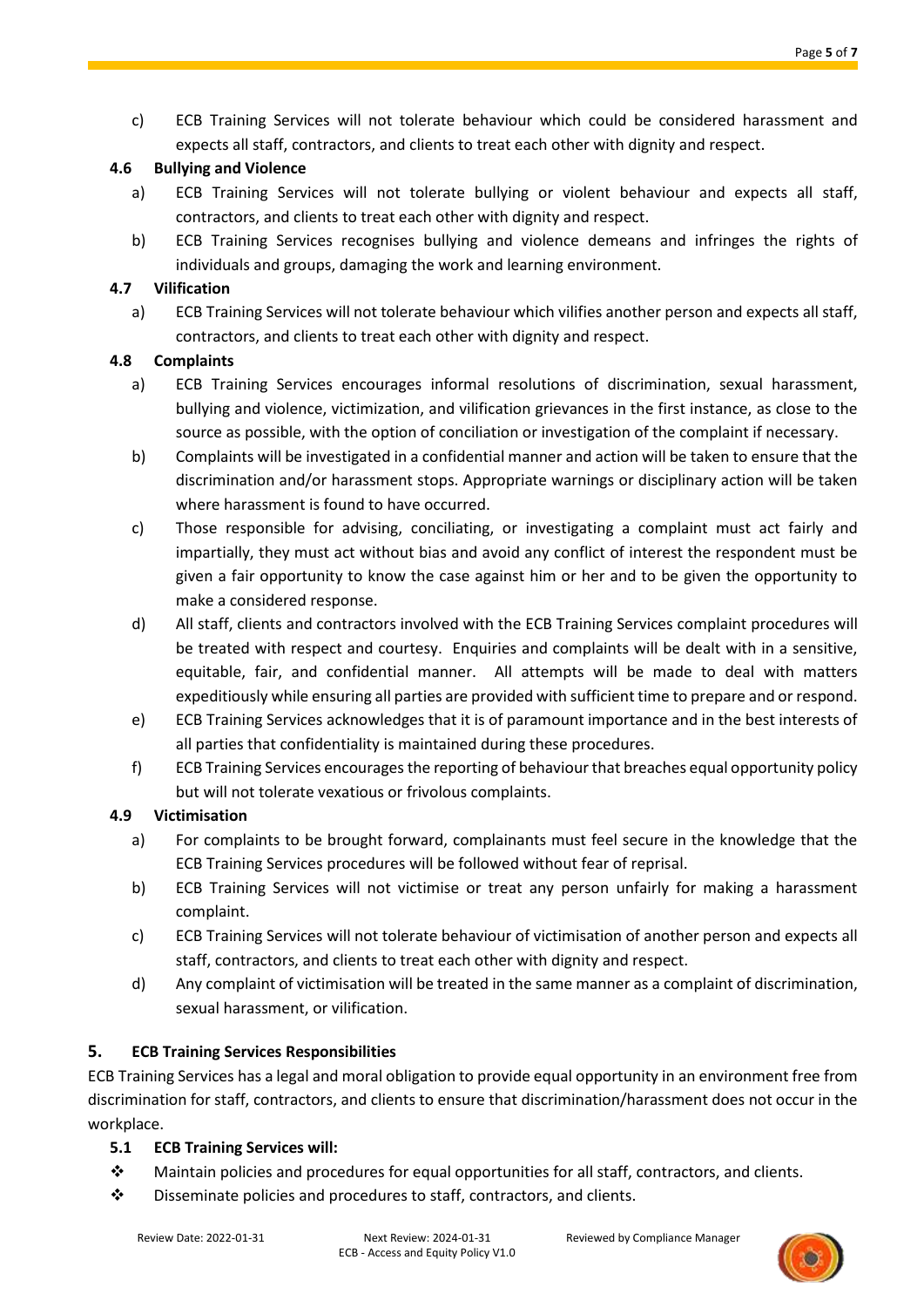- ❖ Examine all policies and practices, as they affect staff, contractors, and clients to ensure the elimination of discrimination and harassment.
- ❖ Ensure that there is no discrimination against any individual client or group of clients or staff, in access to facilities, products and services.
- ❖ Educate staff and contractors on the general goals and philosophy of equal opportunity together with the rationale for policies and practices which are adopted.
- ❖ Eliminate sexist and other discriminator language from all publications and discourage the use of such language in all printed material and in the speech of its staff, contractors, and clients.
- ❖ Establish and maintain mechanisms to deal with complaints.

# **5.2 Director Responsibilities**

- ❖ ECB Training Services Director and Managers are responsible:
	- $\triangleright$  For client equity.
	- ➢ Will not condone nor engage in discriminatory/harassing behaviour.

➢ For ensuring that all staff are aware of this policy and that complaints will be dealt with in accordance with the terms of the complaints and appeals policy.

 $\triangleright$  To ensure staff act according to this policy and all clients are made aware of their rights and responsibilities pursuant to this policy.

➢ Maintaining confidentiality of all complaints. If the director feels that they are not the appropriate person to deal with the complaint, they will refer the matter to either a member of the management team or an external independent party for review and/or action.

# **5.3 Staff, Contractors and Clients Responsibilities**

- ❖ ECB Training Services staff, contractors and clients have the responsibility to:
	- $\triangleright$  Act to prevent harassment, discrimination, and victimisation against others.
	- $\triangleright$  Respect differences among other staff, clients, and contractors, such as cultural and social diversity.
	- ➢ Treat people fairly, without discrimination, harassment, or victimization.
	- $\triangleright$  Respect the rights of others.
	- $\triangleright$  Respect people's rights to privacy and confidentiality.
	- $\triangleright$  Refuse to join in with these behaviours.
	- $\triangleright$  Supporting the person in saying no to these behaviours.
	- $\triangleright$  Acting as a witness it the person being harassed decides to lodge a complaint.
	- ➢ Observe site rules or behaviour guidelines set by ECB Training Services Trainers and Assessors.
	- $\triangleright$  Behave in a manner that does not interfere with the learning of others.
	- $\triangleright$  Conduct themselves in a responsible manner while in training.
	- $\triangleright$  Ensure the rights of all clients to have their say, balanced with the responsibility to listen to others and allow others to have their say.
- ❖ If an ECB Training Services staff, contractor or client feels harassed, bullied or otherwise a victim of unwelcome behaviour, the staff, contractor, or client is encouraged to inform the person where the behaviour is unwanted, unacceptable and/or offensive. If the staff, contractor, or client feels unable to approach the person, or if the behaviour continues following their request that the behaviour cease, the Director ECB Training Services should be contacted.

# **6. Legislation**

This policy reflects our commitment to the following legislation and any amendments made to them:

- ❖ National Vocational Education and Training Regulator Act 2011 (Commonwealth).
- ❖ Vocational Education and Training Accreditation Act 1990 (New South Wales).
- ❖ Education and the Education and Training Reform Act 2006 (Victoria).
- Review Date: 2022-01-31 Next Review: 2024-01-31 Reviewed by Compliance Manager ECB - Access and Equity Policy V1.0 ❖ Vocational Education and Training Act 1996 (Western Australia).